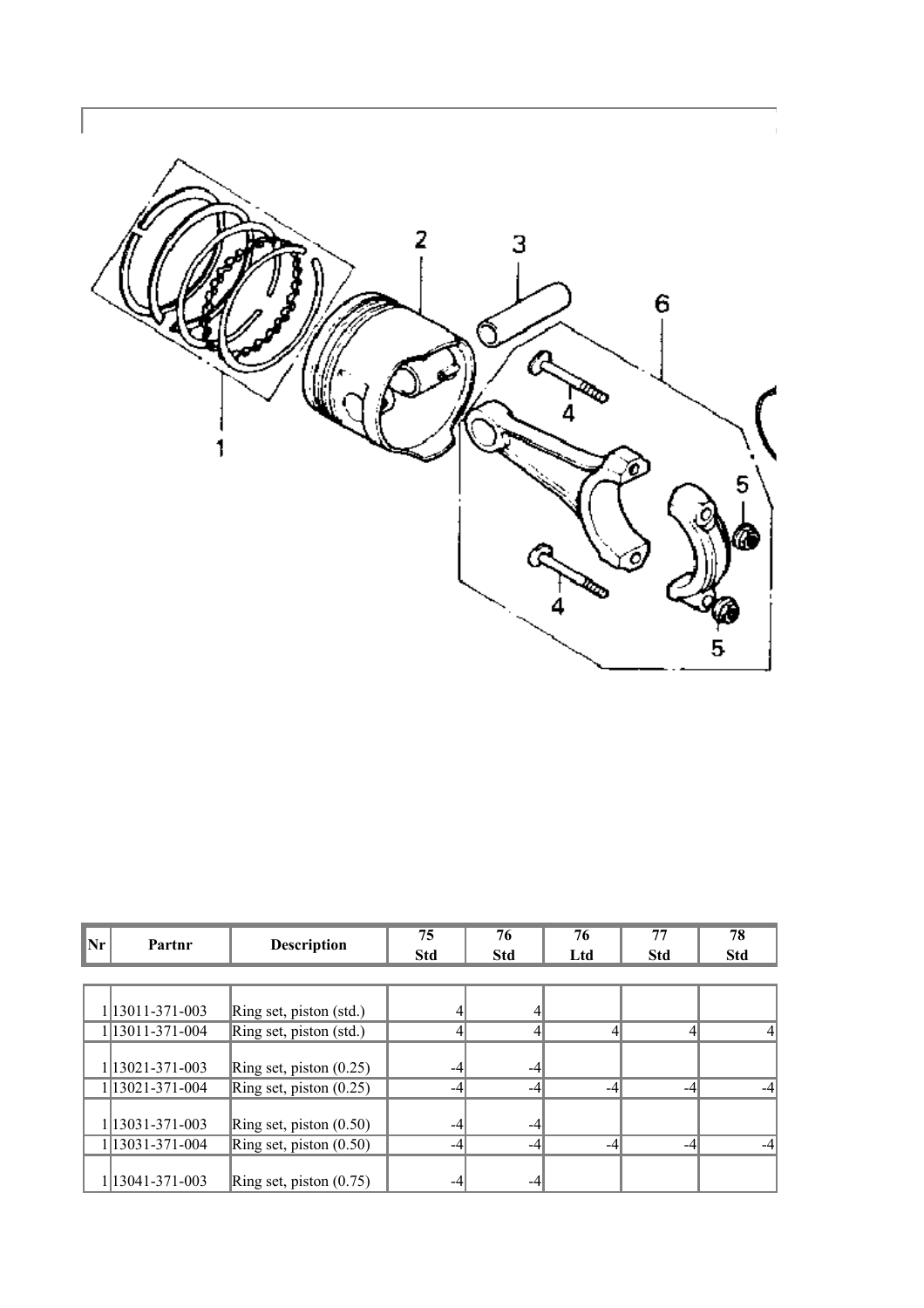| 1 13041-371-004     | Ring set, piston $(0.75)$                   | $-4$           | $-4$           | -4             | -4             |                  |
|---------------------|---------------------------------------------|----------------|----------------|----------------|----------------|------------------|
|                     |                                             |                |                |                |                |                  |
| 1 13051-371-003     | Ring set, piston (1.00)                     | -4             | -4             |                |                |                  |
| 1 13051-371-004     | Ring set, piston $(1.00)$                   | $-4$           | $-4$           | $-4$           | -4             | -4               |
| 2 13101 - 371 - 000 | Piston (std.)                               | $\overline{4}$ | $\overline{4}$ | $\overline{4}$ | $\overline{4}$ | 41               |
| 2 13102-371-000     | Piston $(0.25)$                             | $-4$           | $-4$           | $-4$           | $-4$           | $-4$             |
| 2 13103-371-000     | Piston $(0,50)$                             | $-4$           | $-4$           | $-4$           | $-4$           | $-4$             |
| 2 13104-371-000     | Piston $(0.75)$                             | $-4$           | $-4$           | $-4$           | -4             | $-4$             |
| 2 13105-371-000     | Piston $(1.00)$                             | $-4$           | $-4$           | $-4$           | $-4$           | $-4$             |
| 3 13112-634-000     | Pin, piston                                 | $\overline{4}$ | 4              | $\overline{4}$ | $\overline{4}$ | 4                |
| 4 13204-634-020     | Bolt, connecting rod                        | 8              | 8              | 8              | 8              |                  |
| 4 13204-371-000     | Bolt, connecting rod                        |                |                |                | 8              | 8                |
| 5 13205-634-010     | Nut, connecting rod                         | 8              | $\overline{8}$ | $\overline{8}$ | 8              | $\overline{8}$   |
| 6 13210-371-000     | Rod assy., connecting                       | $\overline{4}$ | $\overline{4}$ | 4              | 4              | $\left 4\right $ |
| 7 13215 - 371 - 003 | Bearing a, connecting<br>rod $(2&4$ blue)   | 4              | 4              | 4              | 4              | $\left 4\right $ |
| 7 13216-371-003     | Bearing b, connecting<br>rod (2&4 black)    | 4              | 4              | 4              | 4              | 41               |
| 7 13217-371-003     | Bearing c, connecting<br>rod (2&4 brown)    | 4              | 4              | 4              | 4              | $\left 4\right $ |
| 7 13218 - 371 - 003 | Bearing d, connecting<br>rod $(2&4$ green)  | 4              | 4              | 4              | 4              | 41               |
| 7 13219 - 371 - 003 | Bearing e, connecting<br>rod $(2&4$ yellow) | 4              | 4              | 4              | 4              | $\left 4\right $ |
| 8 13221 - 371 - 003 | Bearing a, connecting<br>rod $(1& 3$ blue)  | 4              | 4              | 4              | 4              | 41               |
| 8 13222-371-003     | Bearing b, connecting<br>rod $(1& 3$ black) | 4              | 4              | 4              | 4              | 4                |
| 8 13223-371-003     | Bearing c, connecting<br>rod $(1&3$ brown)  | $\overline{4}$ | 4              | 4              | 4              | 41               |
| 8 13224-371-003     | Bearing d, connecting<br>rod $(1&&3$ green) | 4              | 4              | 4              | 4              | 4                |
| 8 13225 - 371 - 003 | Bearing e, connecting<br>rod $(1&3$ yellow) | 4              |                |                | 4              | 41               |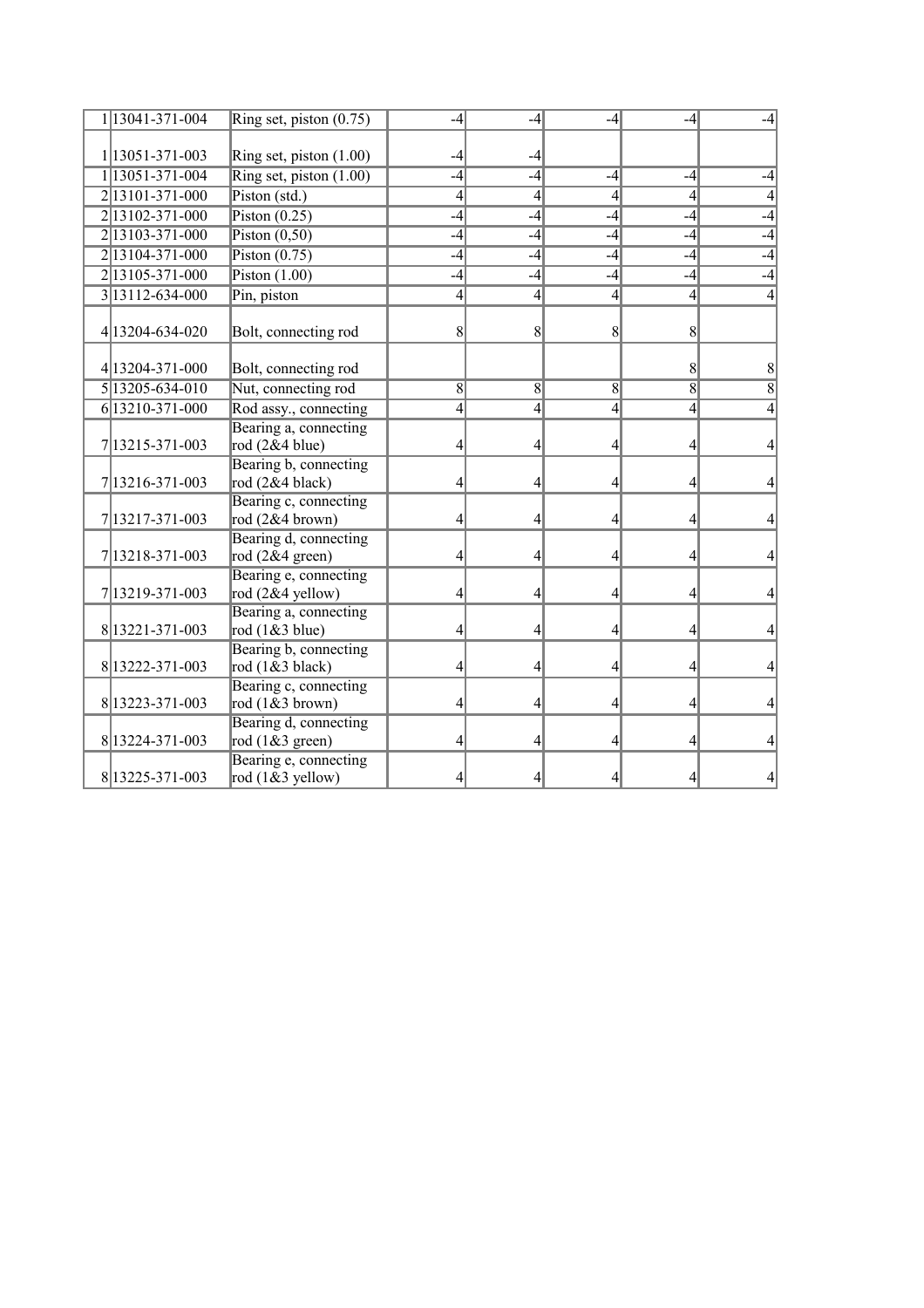

| 79<br><b>Std</b>         | <b>Serialnr</b> | Areacode |
|--------------------------|-----------------|----------|
|                          |                 |          |
|                          | To<br>2025227   |          |
| Λ                        |                 |          |
|                          | To<br>2025227   |          |
| $\overline{\mathcal{A}}$ |                 |          |
|                          | To<br>2025227   |          |
| -4                       |                 |          |
|                          | To<br>2025227   |          |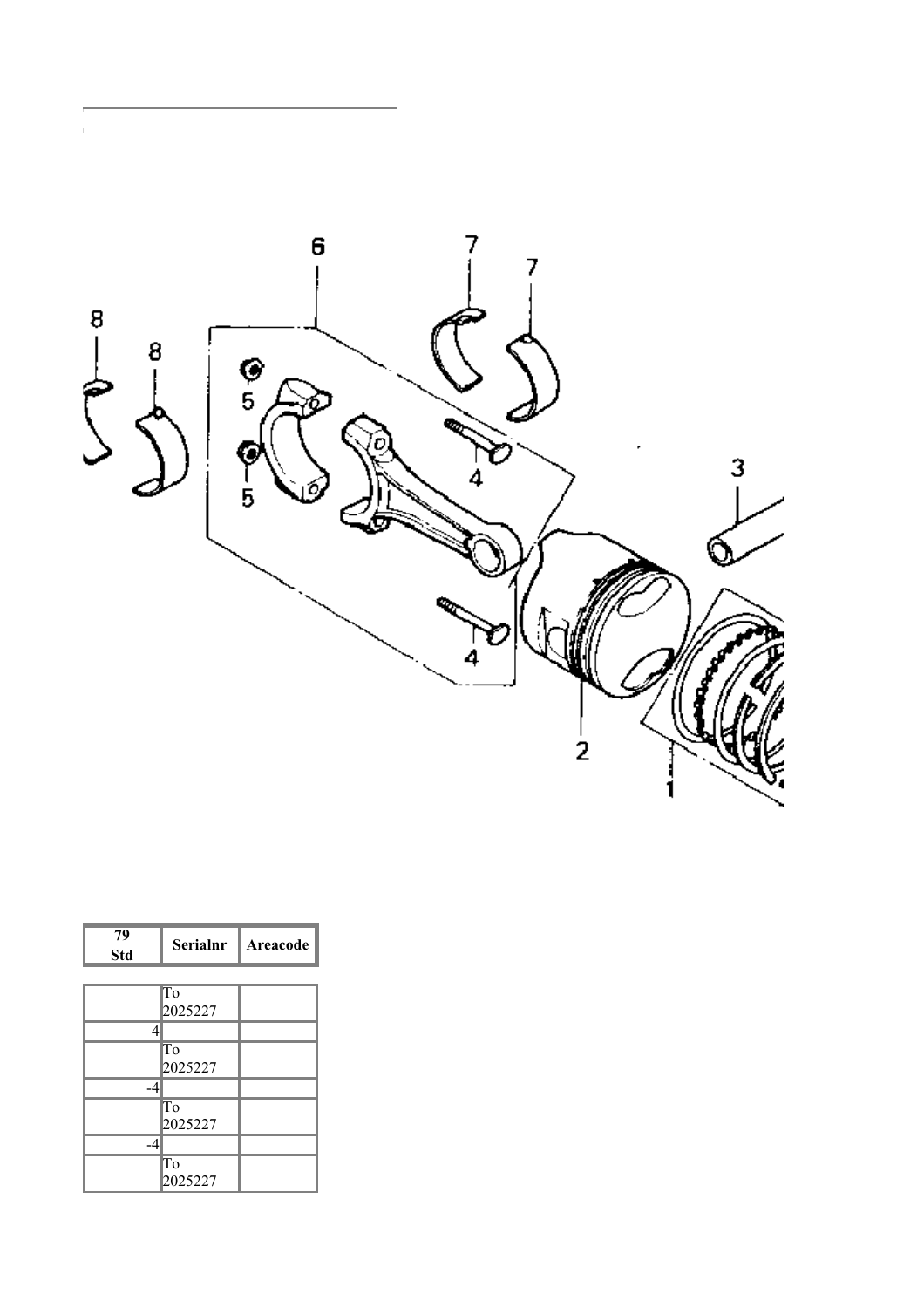| $-4$           |                        |  |
|----------------|------------------------|--|
|                | $\overline{\text{To}}$ |  |
|                | 2025227                |  |
| $-4$           |                        |  |
| $\overline{4}$ |                        |  |
| $-4$           |                        |  |
| $\overline{4}$ |                        |  |
| $-4$           |                        |  |
| $-4$           |                        |  |
| $\overline{4}$ |                        |  |
|                | $\overline{\text{To}}$ |  |
|                | 3019487                |  |
|                | From                   |  |
|                | 83019488               |  |
| $\overline{8}$ |                        |  |
| $\overline{4}$ |                        |  |
|                |                        |  |
| $\overline{4}$ |                        |  |
|                |                        |  |
| $\overline{4}$ |                        |  |
|                |                        |  |
| $\overline{4}$ |                        |  |
|                |                        |  |
| $\overline{4}$ |                        |  |
| $\overline{4}$ |                        |  |
|                |                        |  |
| $\overline{4}$ |                        |  |
|                |                        |  |
| $\overline{4}$ |                        |  |
|                |                        |  |
| $\overline{4}$ |                        |  |
|                |                        |  |
| $\overline{4}$ |                        |  |
| $\overline{4}$ |                        |  |
|                |                        |  |